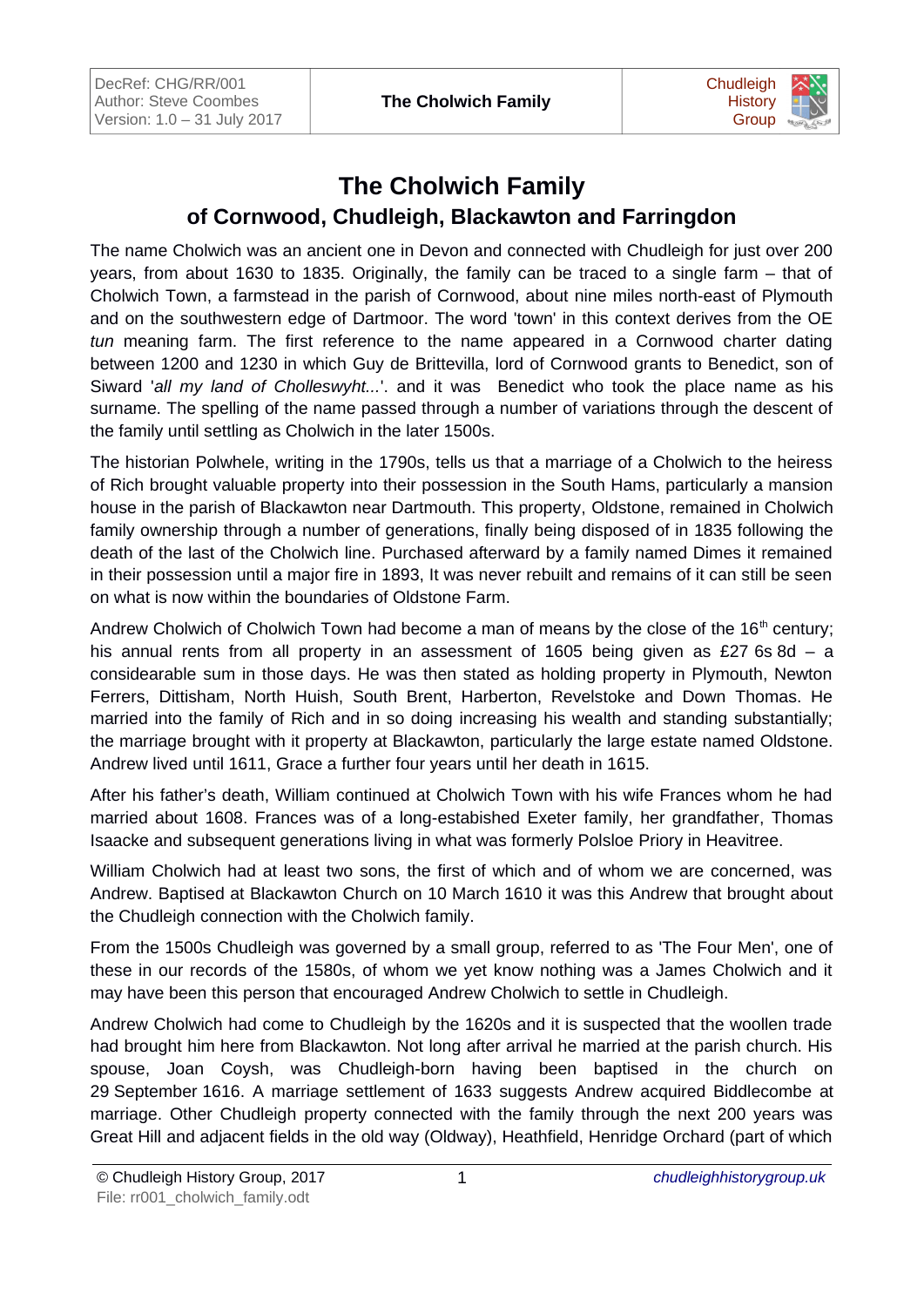| DecRef: CHG/RR/001           |
|------------------------------|
| <b>Author: Steve Coombes</b> |
| Version: 1.0 - 31 July 2017  |



is the small housing development in New Exeter Street mis-named as Herridge Orchard), Little Churchills on the Exeter Road and Lower Ranscombe in the north of the parish adjacent to the Whiteway estate. They may also have had an interest in the Oxencombe estate. A surviving deed of 1650 also reveals that Andrew Cholwich purchased three fields close to what is now Parkway Mill from Chudleigh tanner John Soper.

The marriage of Andrew and Joan produced four sons, all baptised at Chudleigh: Andrew (5 December 1634), John (20 June 1638), William (2 June 1642) and Thomas (11 March 1644). Andrew attended Exeter College, Oxford and after marriage in 1665 lived in Heavitree, Exeter. John took up as a merchant, also moving to Exeter. William died in infancy and Thomas, remaining unmarried also moved to Exeter, for a while at a villa called Coaver in the Topsham Road. He was burried in the churchyard on 16 September 1727. It was this Thomas whose mansion house in Chudleigh – the so-called *House of Cholwich*, said to have been on, or close to, the site where the town hall now stands – was purported to have played host to William, Prince of Orange when he stayed overnight in Chudleigh on 7 November 1688 en-route to Exeter, having come ashore at Brixham from France with his army two days earlier.



*Engraving by Hendrik de Cort (1742-1810 ); one of the 'Six Views of Chudleigh' (c.1795). Mary Jones suggested this depicts the House of Cholwich*

Of Andrew Snr. we know he remained in Chudleigh as he has a ledger stone within the parish church confirming his death on 22 September 1667 and describing him as '*Gentleman of Chudleigh*'. His wife has separate floor stone; she died on 11 August 1702. She, with her son Thomas, had been here at the time of the visit to their house by William, Prince of Orange.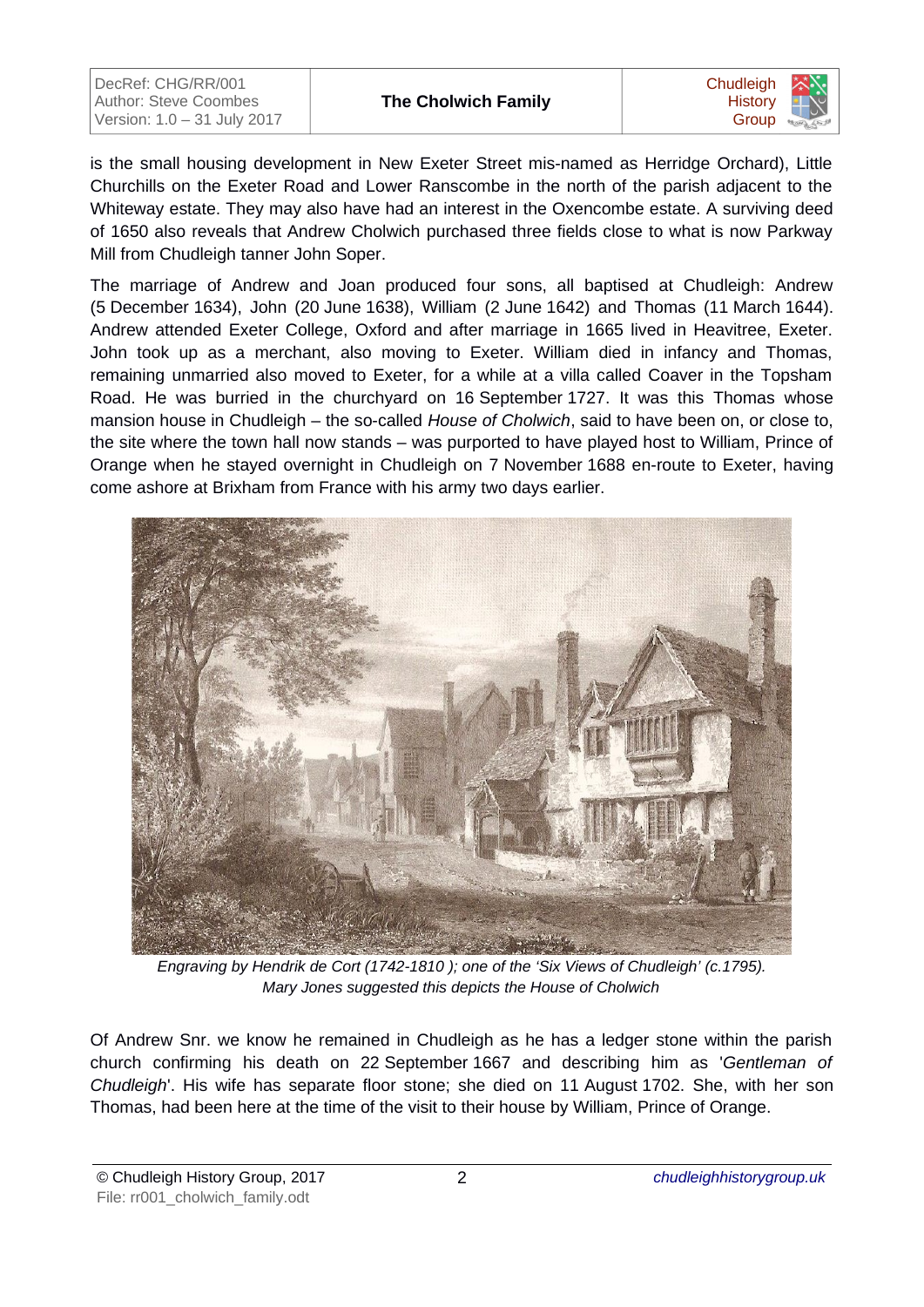| DecRef: CHG/RR/001          |
|-----------------------------|
| Author: Steve Coombes       |
| Version: 1.0 - 31 July 2017 |



Chudleigh-born Thomas Cholwich, his mother Joan and brother John are named as plaintiffs in a document of 1671 concerning property at Chudleigh. The document is entitled '*Cholwich v Wolcombe*' and the defendant named as John Wolcombe. Quite which property this concerned remains uncertain but we know that the Wolcombes also held substaintial estates in the parish, including the meadow on which Culver House was later built.

Of Andrew Jnr (1634–1673) we know that it was he who succeeded at Oldstone in 1659 following the death of his grandfather William of Cholwich Town.

John Cholwich (1634–1714) moved to Exeter initially as a merchant. He went on to marry Ann Cooke, the daughter of another Exeter merchant, John Cooke of Kenbury, Exminster at St Mary Major Church on 17 November 1674. Through the family acquaintance of Thomas Hunt of Hams Barton, John acquired, in 1675, a substantial dwelling in the parish of Farringdon, a few miles east of Exeter. He later became an alderman of Exeter and in 1701 he was a deputy lietenant for Devon and became a Justice of the Peace. He continued to live at Farringdon until his death on 3 October 1714.The substantial Farringdon House remained in Cholwich ownership through two further generations. The last representative at Farringdon was John Burridge Cholwich (1752– 1835) who had outlived his wife by almost 40 years and died without offspring to continue the Cholwich line.

John Burridge Cholwich was born on 19 September 1752 and baptised at Tiveron on the following 8 March. He was the only son of John Cholwich (1718–1753) and Elizabeth, daughter of Samuel Burridge, a wealthy woollen merchant of Tiverton. Not being the eldest son, John's father did not inherit Farringdon on the death of his father, John Cholwich (1683–1765). John Burridge Cholwich was educated at Tiverton and afterward Exeter College, Oxford. On his return to Tiverton he became involved in local politics. In 1775 his uncle, Rev Samuel Cholwich died and he, having married into the Oldstone Cholwich family in 1754, passed those South Hams estates to his nephew on his death. In the following year, John contested Exeter as a Whig at the byelection, but at 23 years of age he was no match for his formidable opponent, John Baring (1730–1816). At almost twice John's age, Baring won by 659 votes to 558. John remained in Tiverton, was sheriff of Devon for 1781 and mayor of Tiverton in 1800.

The year after his defeat by Baring he married at Exeter



*John Burridge Cholwich (1752-1835) by Sir Joshua Reynolds [Source: RAMM]*

(8 February 1777) to Frances Duntze, daughter of Sir John Duntze of Rockbeare. Their marriage was short and produced no heir. She died whilst visiting Bath in January 1798, aged 39, and was interred at Farringdon a few months after John had inherited the mansion house there following the death of his uncle William Cholwich (1722–1800). As a widower John lived at Farringdon just short of 40 years, dying there on 14 May 1835. John Burridge Cholwich has a memorial tablet in Farringdon parish church and a separate one remembers his wife Frances and another that mentions several generations of Cholwiches of Farringdon.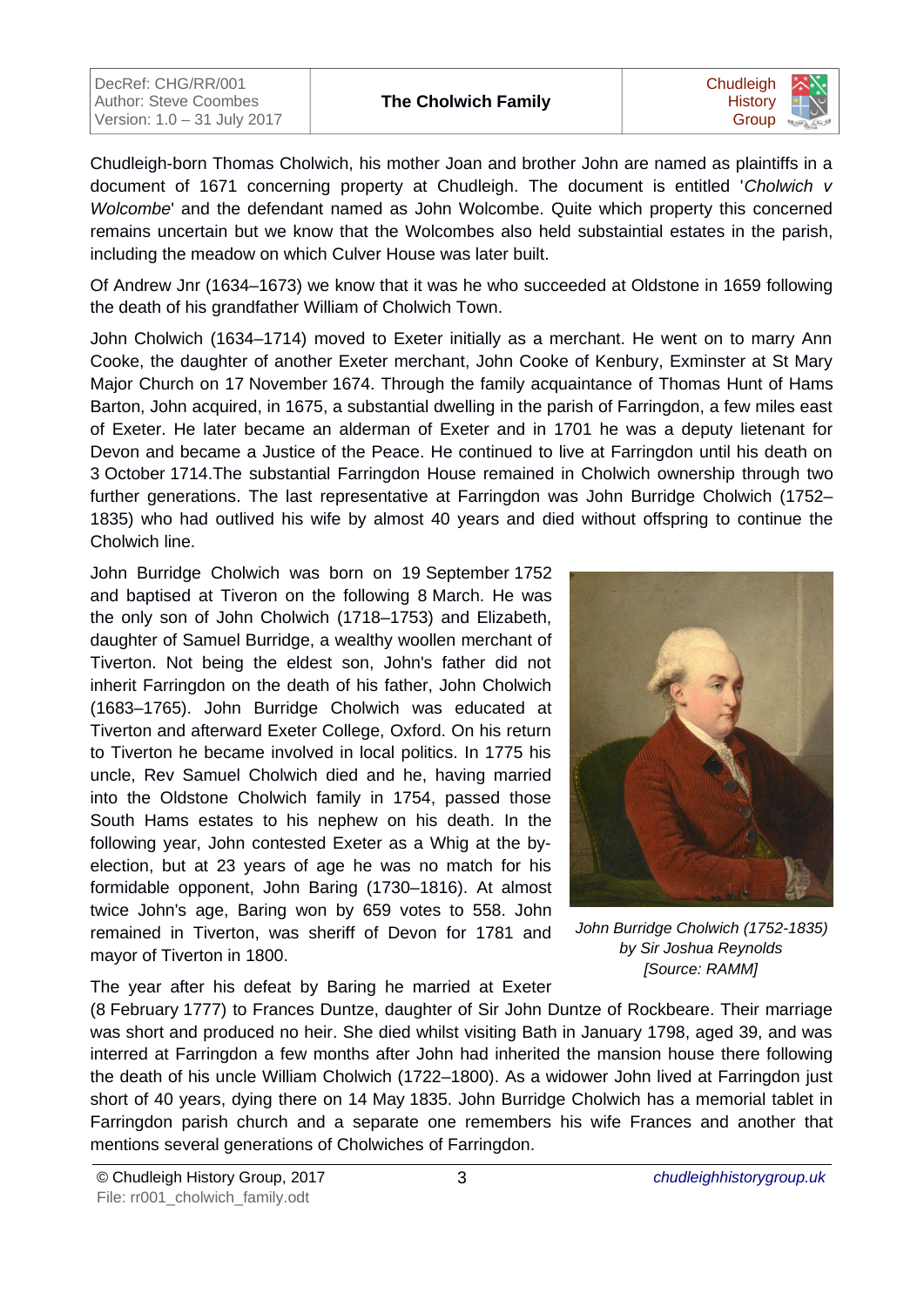In Memo BURRIDO Green Christian and Moral independent Indental every Saviour. trust this full reliance on his Savid or days were retriet of the Raith had fix'd lim of This Faith had fix'd him of the Back Trials. Tynals.  $\frac{d_{\text{nd}}}{T_0}$  enabled him, amidst all his  $T_0$  adopt the Christian Principle. Vot my will, but thine be done MARITAN led May 14th 1855:

*Memorial to John Burridge Cholwich in Farringdon Church*

The death of Thomas Cholwich at Chudleigh in 1727 marked the end of Cholwich presence here, although their quite considerable estates remained in their ownership as absentee landlords until all was sold off following the death of John Burridge Cholwich in 1835.

There was one further attempt at continuing their family name after the death of John Burridge Cholwich in 1835 but that was literally a short-lived attempt. William Thomas Lear, only grandson of Mary Ann Cholwich was granted, through the will of his aunt, Grace Cholwich (1728–1794) the widow of the previously mentioned Rev Samuel Cholwich, use of the arms and surname of Cholwich. For a reason yet to be determined he passed away in a London prison in 1839 although his will styled him as William Thomas Lear Cholwich of Oldstone House, Blackawton. With his passing the Cholwich name became extinct as far as Chudleigh connnections are concerned.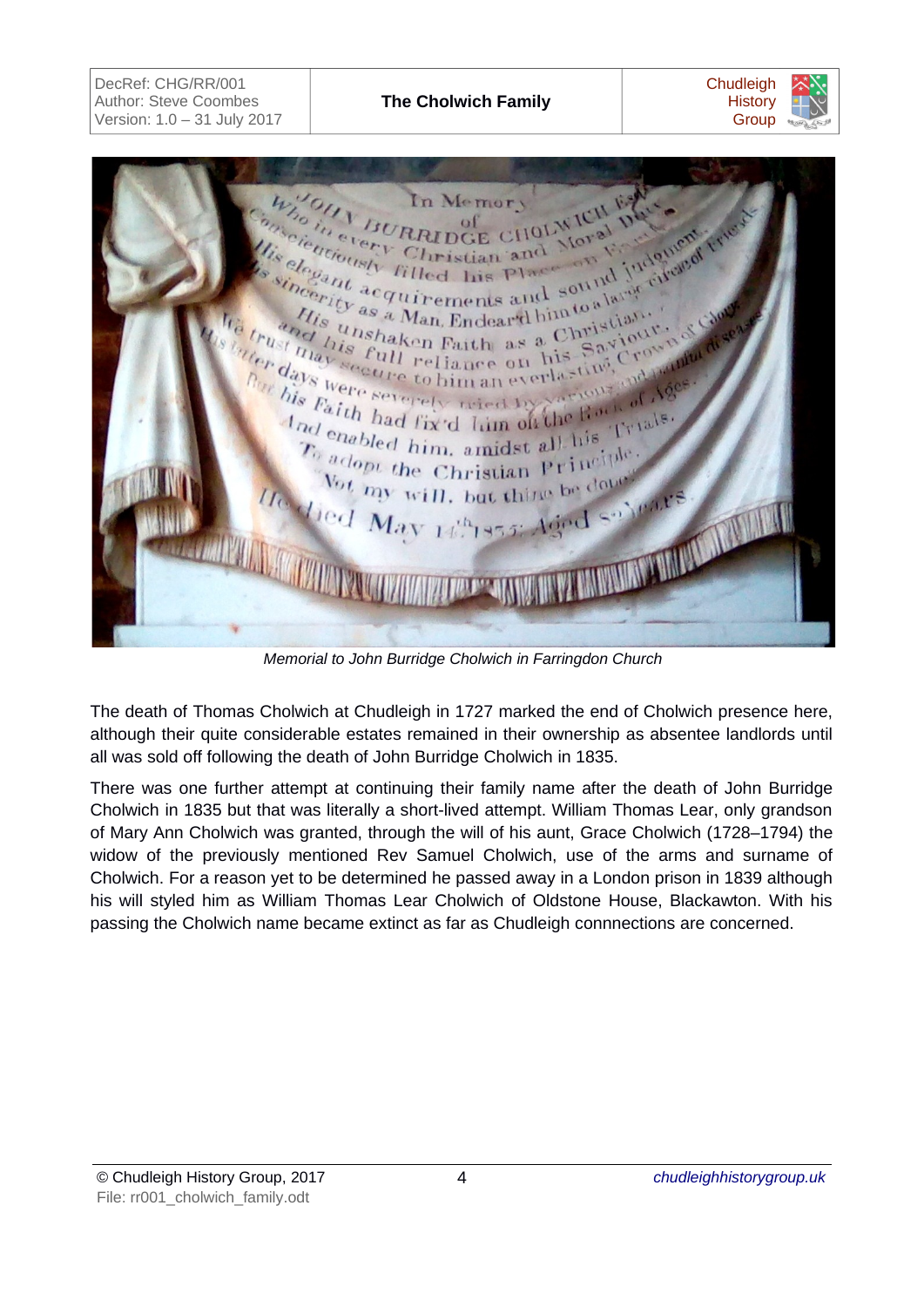

## **Chudleigh estates**

**Andrew Cholwich** of Chudleigh (1610–1667) | *Son* | **Andrew Cholwich** of Heavitree and Oldstone (1634–1672) | *Brother* | **John Cholwich** of Farringdon (1638–1714) | *Son* | **John Cholwich** of Farringdon (1683–1765) | *Son* | **William Cholwich** of Farringdon and Oldstone (1722–1800) | *Nephew* | **John Burridge Cholwich** of Farringdon (1752–1835)

The Cholwich family memorial in Chudleigh Church is located in the centre underneath the modern staging. The inscription reads:

> **MEMORIA SACRVM ANDREAE CHOLWICH OLIM HVJVS PAROCHIA GENEROSI QVI VITAE SCENA PIE SOBRIE IUSTE PERACTA ET EX VNICO MATRIMONIO QVATVR ACCEPTIS FILIIS ANDREA JOHANNE GVLIELMO ET THOMA DECIMO SECVNDO DIE SEPTEMBRIS PLACIDE IN DOMINO OBDORMIVIT AETATIS SVAE ANNO QVINQVAGESIMO SEPTIMO AERAE AVTEM XTIANAE MDCLXVII**

**DEFVNCTIS VIDEOR VIVO TAMEN AUSPICE CHRISTO MORS EST IN MVNDO VIVERE VITA MORI QUOD CORSPIRIVAVIT MORIENS ET IN ORE TENEBAM IN COLOS INTEREST TERRA DEINDE VALE**

> **Andrew Cholwich Died 12th September 1667 Aged 57 Years**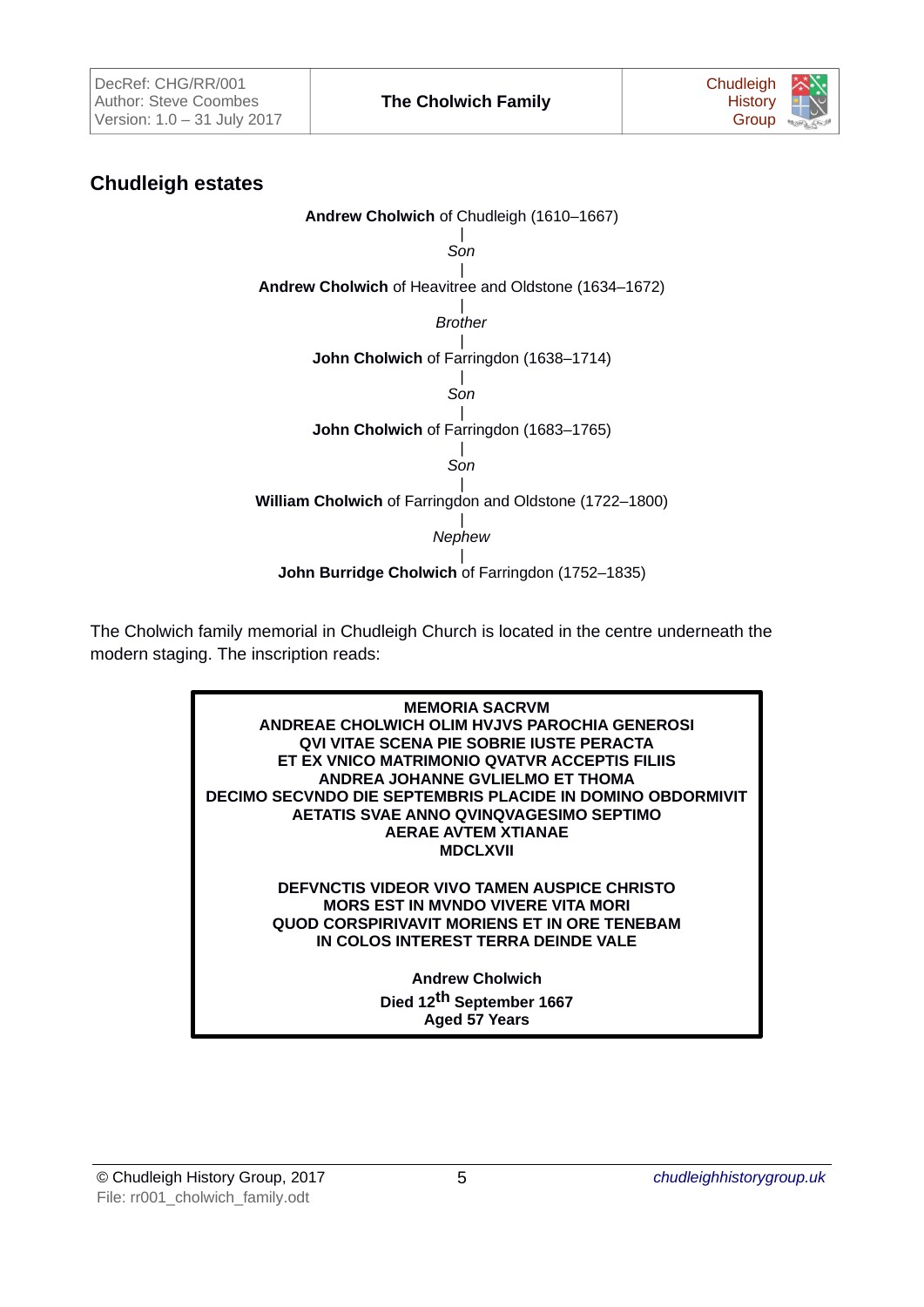

Mary Jones (*The History of Chudleigh*, 1875) records:

*The Cholwich family\* had a considerable estate in the north side of the parish; they resided in a large house in the centre of the town, which was destroyed in the Great Fire. These estates were sold about a century since by John Burridge Cholwich, Esq., of Farringdon House, to different proprietors. The last notice of the family in the Parish Register is the burial of Thomas Cholwich, Sept. 16, 1727.*

\* Arms :–*Per pale,* or, *and A., three chevrons, sab.; over all, a file of as many lambeaux, G.;* crest, *a lions paw supporting a shield, per pale or, and arg., mantled G., doubled arg.*

## **Cholwich South Africa**

Although the Cholwich name disappeared in England, it continues to flourish in South Africa. The name there does descend from the Cholwiches of Blackawton but as yet the actual link has yet to be established.

Whilst carrying out research for this report, a record was found of a William Cholwich Esq born about 1715 whose wife, by 1835 was Joanna. Their marriage location has yet to be found but it is known that there was at least one son of their marriage, John Cholwich born at Blackawton in 1738.

John Cholwich went on to marry Elizabeth Friend at neighbouring Halwell parish in 1768 and again there was at least one son of that marriage, another of the name John, baptised at Blackawton on 29 March 1773. In 1808 this John married, at Blackawton, Mary Luckraft, 31 years of age, also of Blackawton. The couple moved from Blackawton to Dartmouth and had four children. Mary (1808), John (1809), Thomas (1810) and William (1815). In the period 1815–20, John, Mary and their four children emigrated from Dartmouth to Eastern Cape, South Africa and settled at a place called Sidbury.

The youngest son, William is known to have married there to a Sarah Gertrude Maria Saayman, that marriage producing 5 sons and 7 daughters and it is descendants of those children that continue in South Africa today.